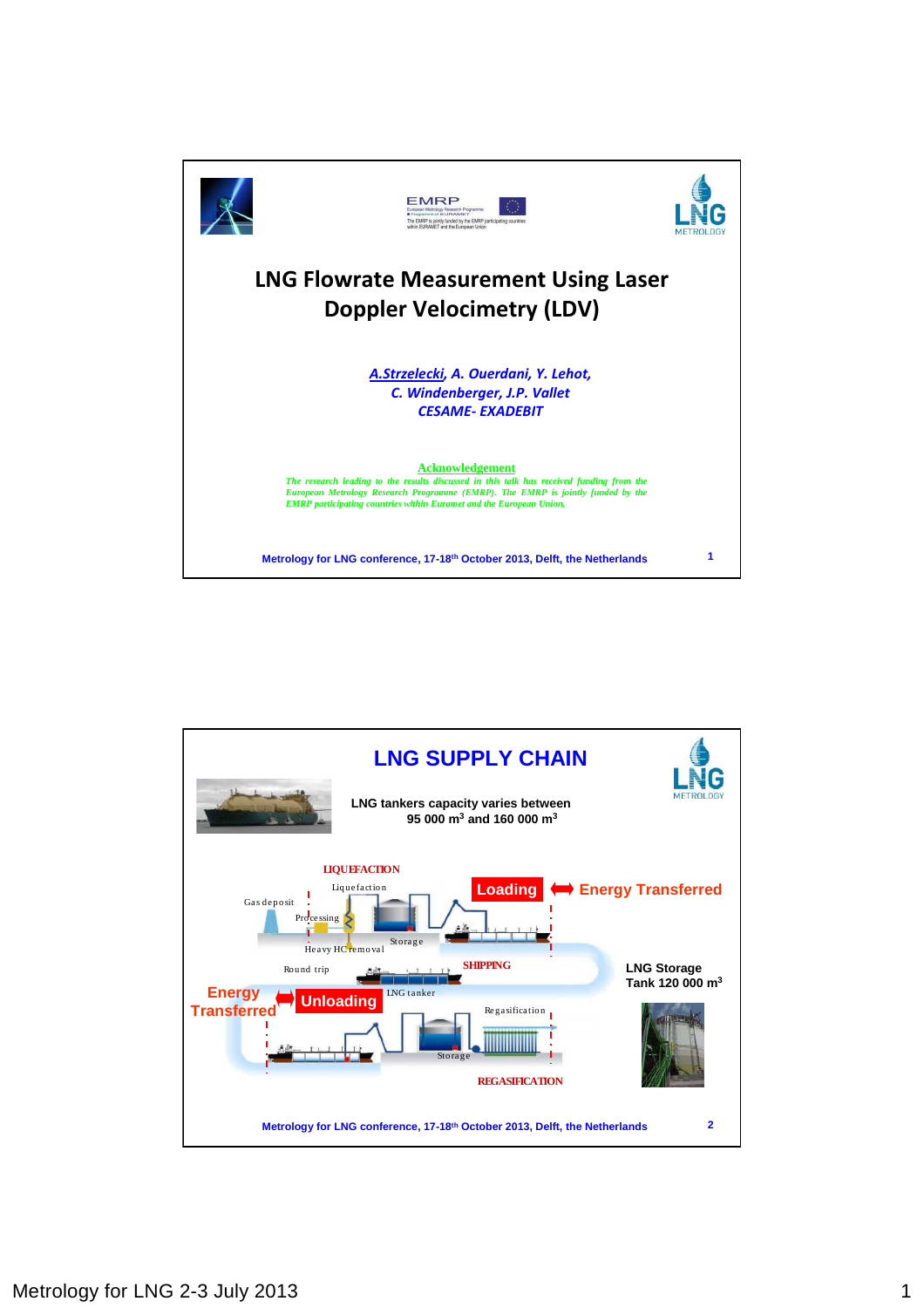

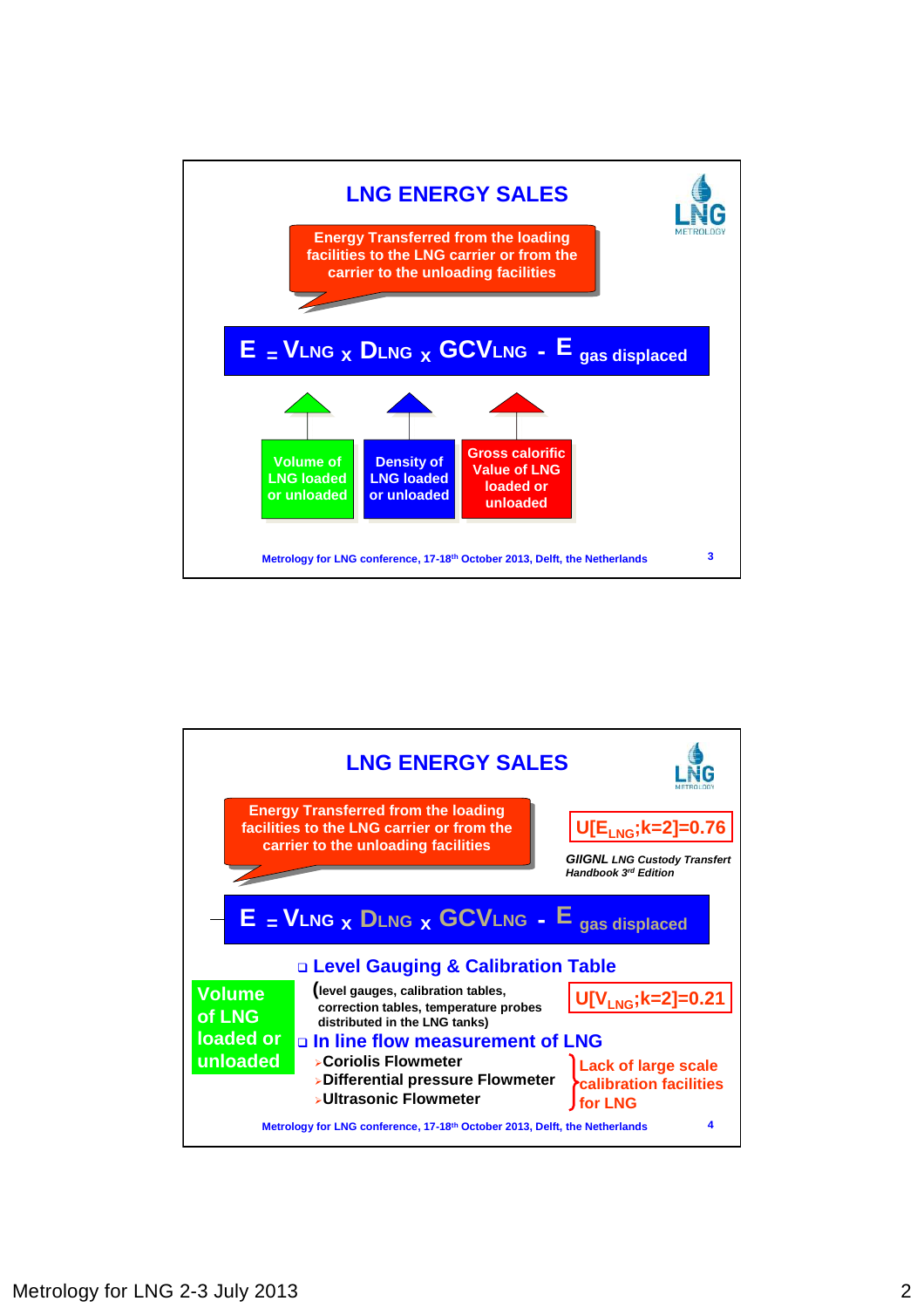

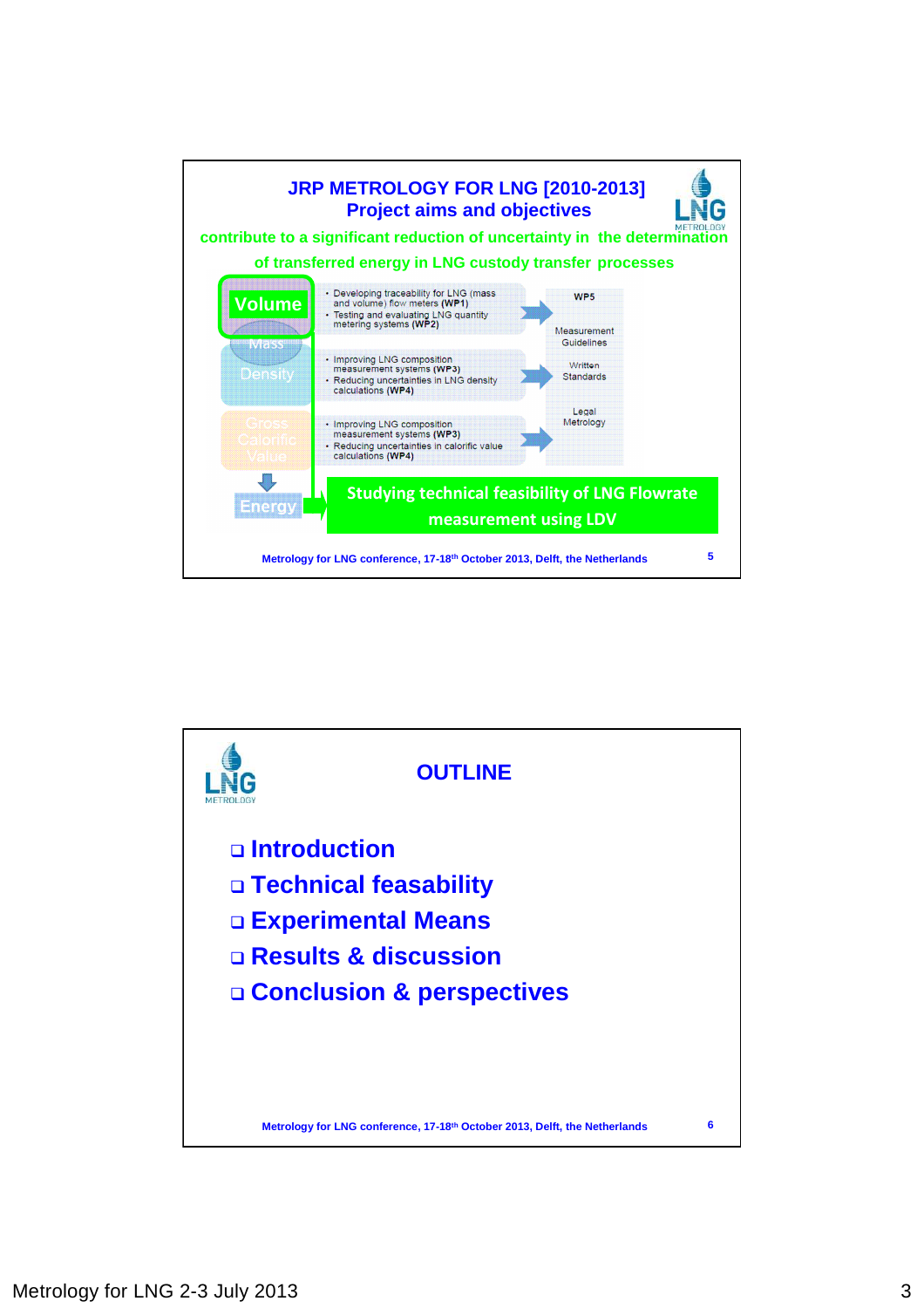

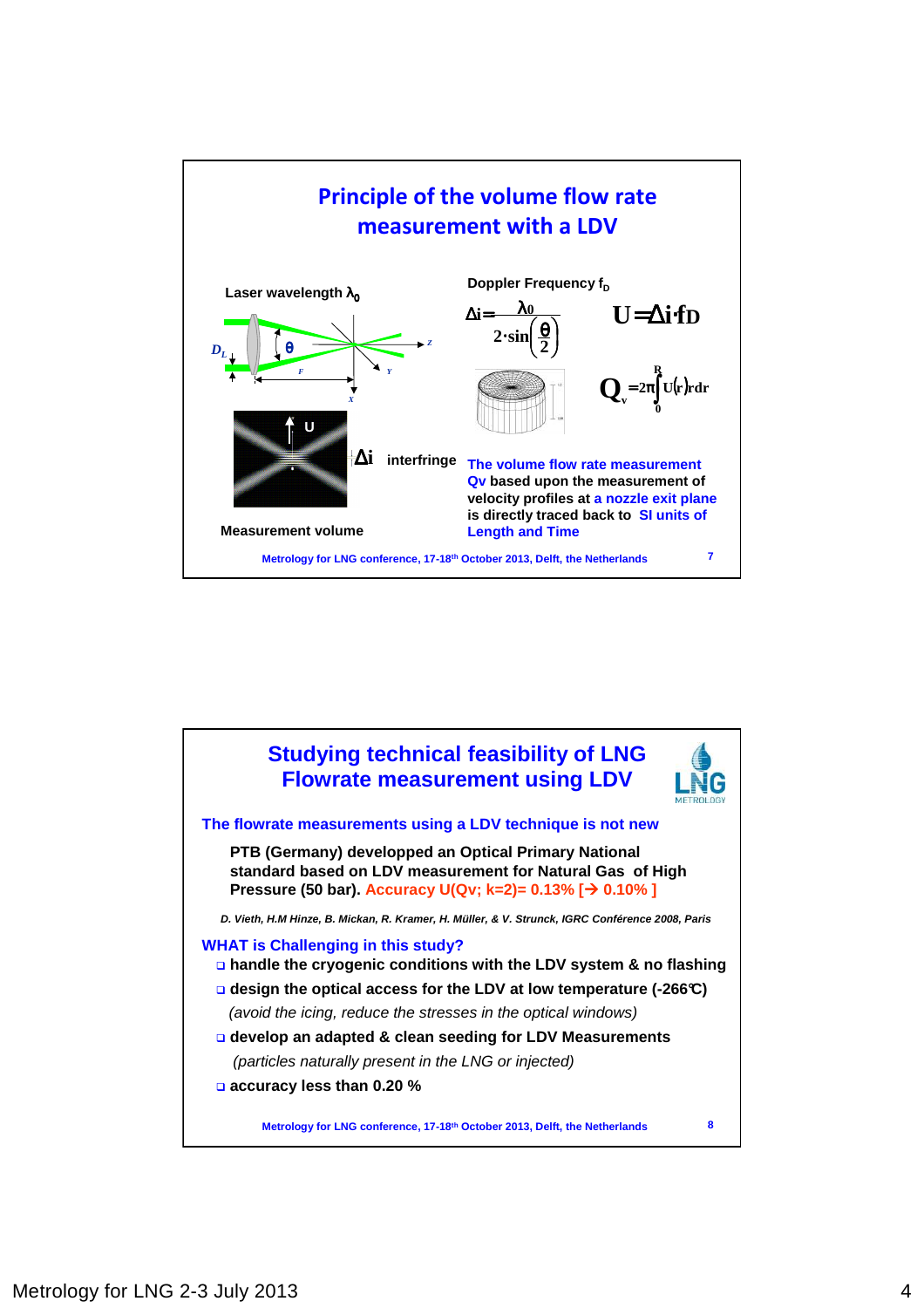

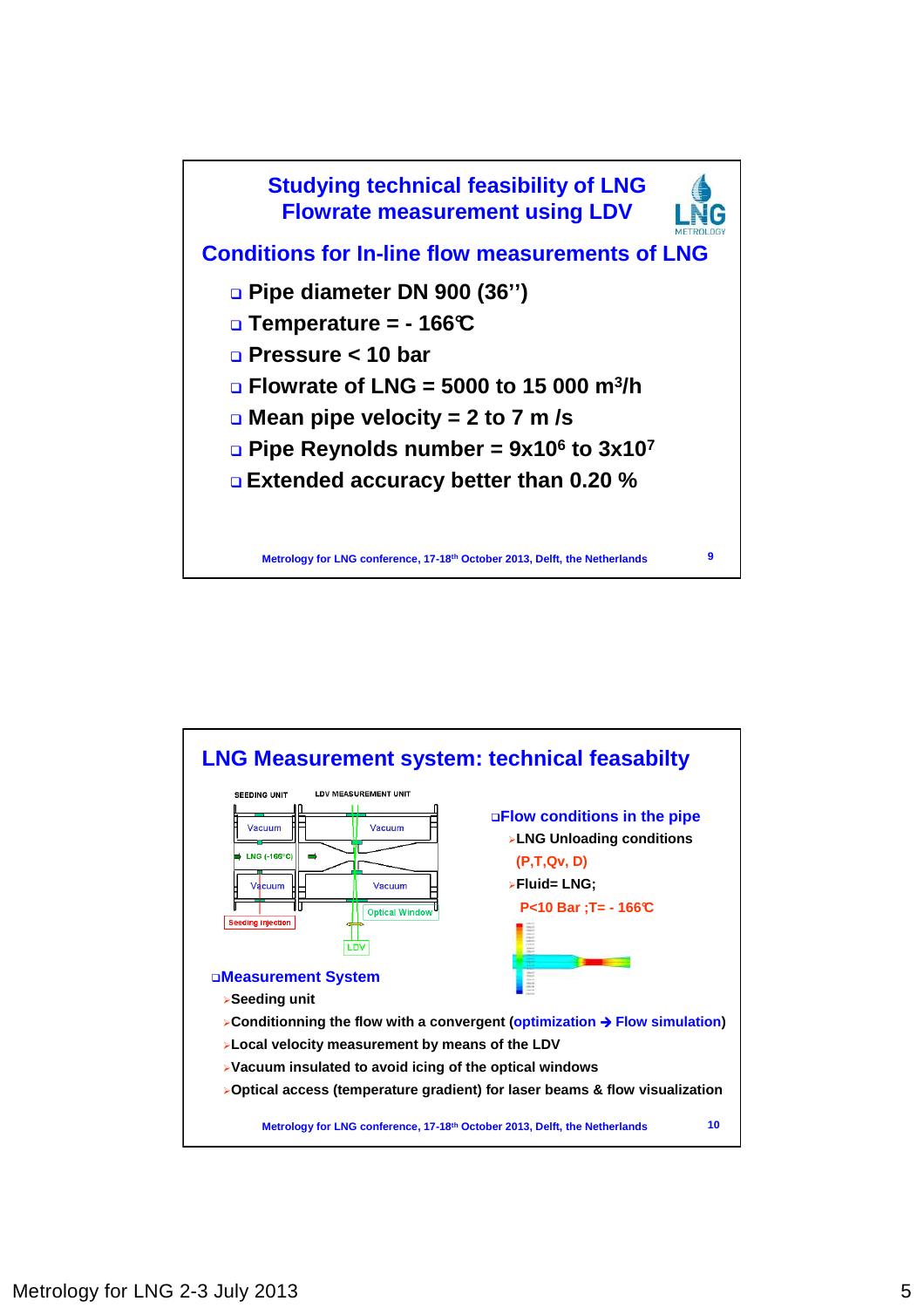

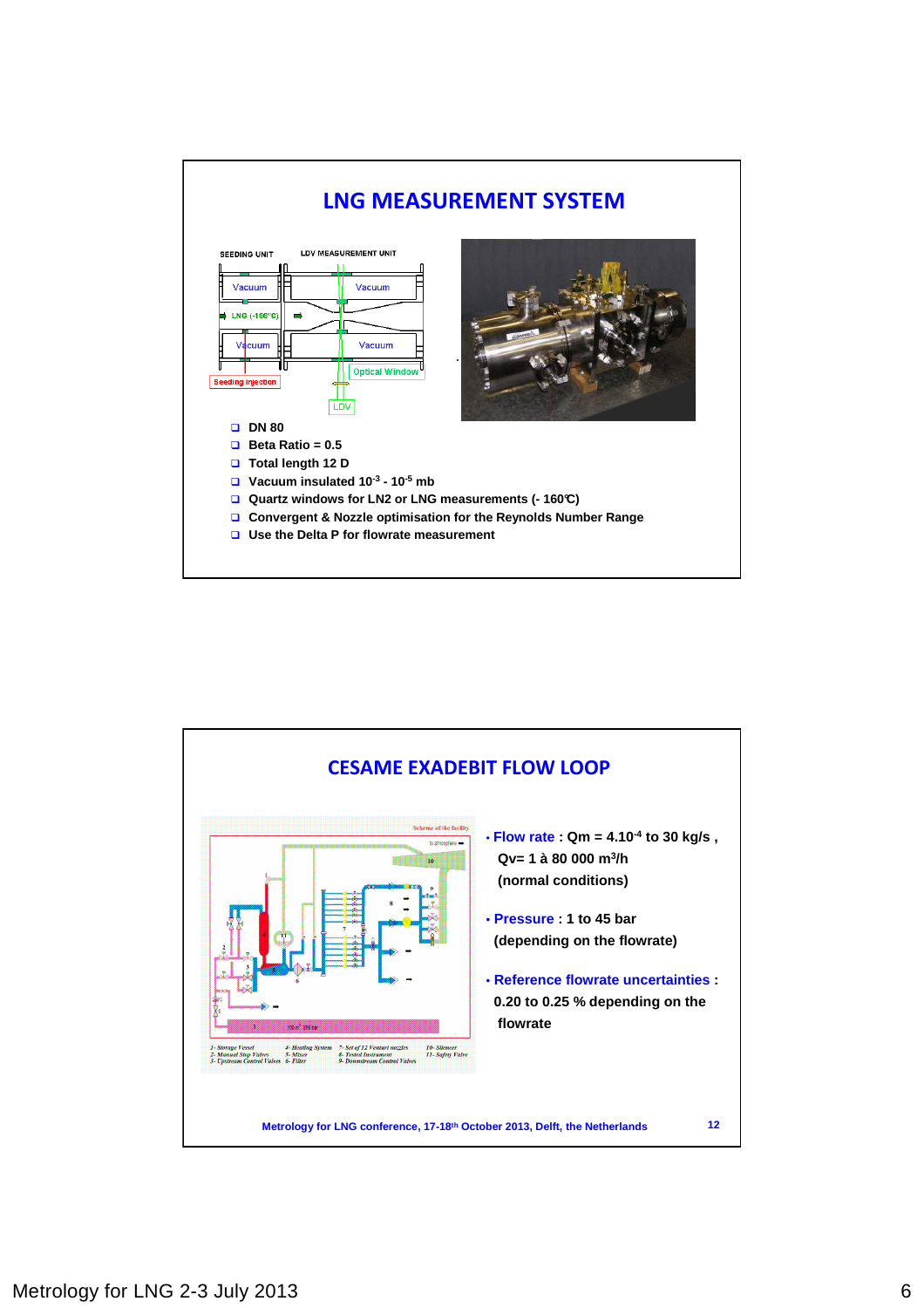

| •Fuid = Compressed AIR<br>•Pipe Diameter = $0.080$ m |                                 |                                       |
|------------------------------------------------------|---------------------------------|---------------------------------------|
| Pressure (abs.)<br>[Bar]                             | <b>Throat Velocity</b><br>[m/s] | <b>Pipe Reynolds</b><br><b>Number</b> |
| 1.5                                                  | 5; 20; 57                       | 1.0E+4 to $1.1E+5$                    |
| 5                                                    | 5; 20; 57                       | $3.3E+4$ to $3.8E+5$                  |
| 10                                                   | 5; 20; 57                       | 6.5E+4 to 7.2E+5                      |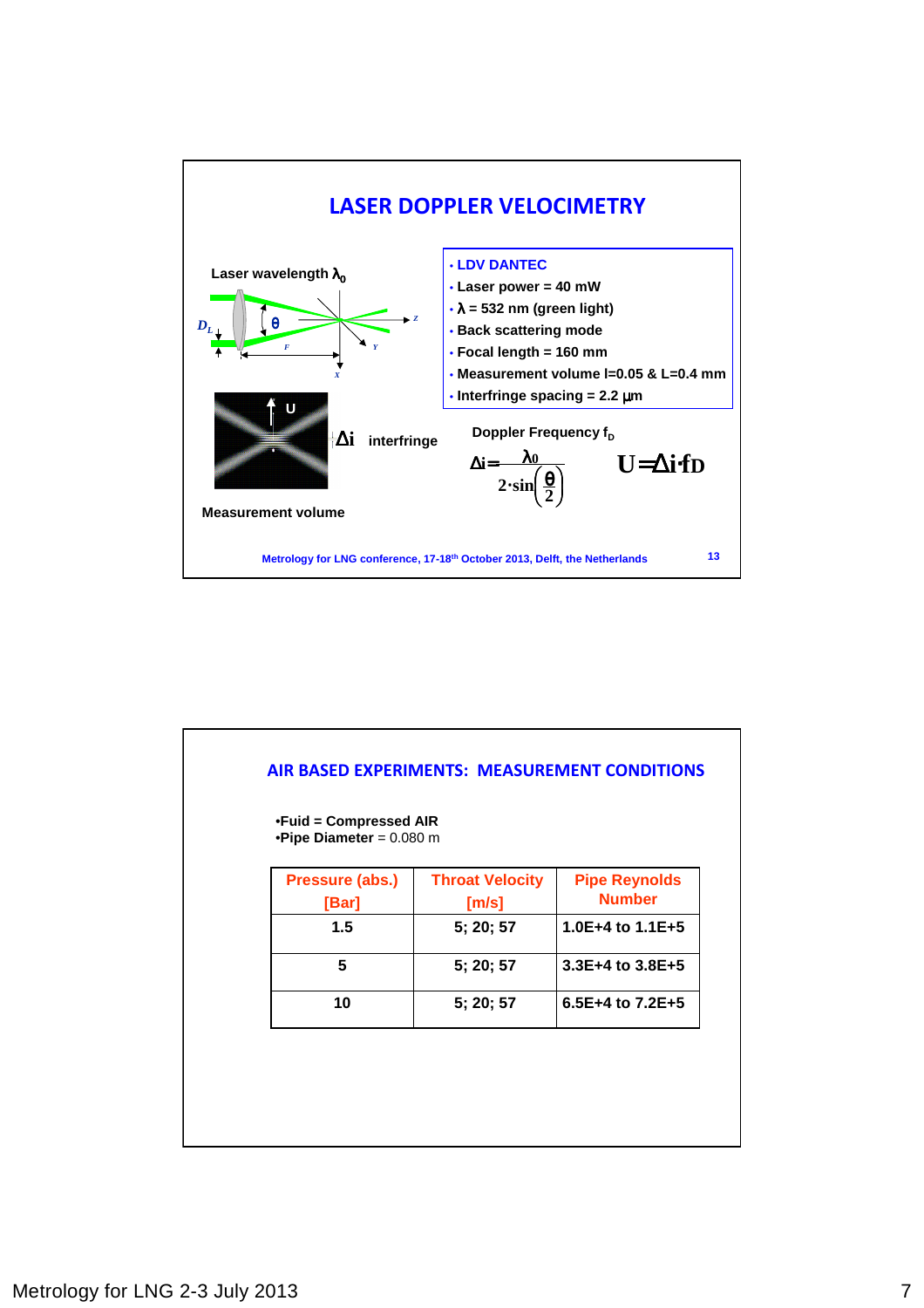

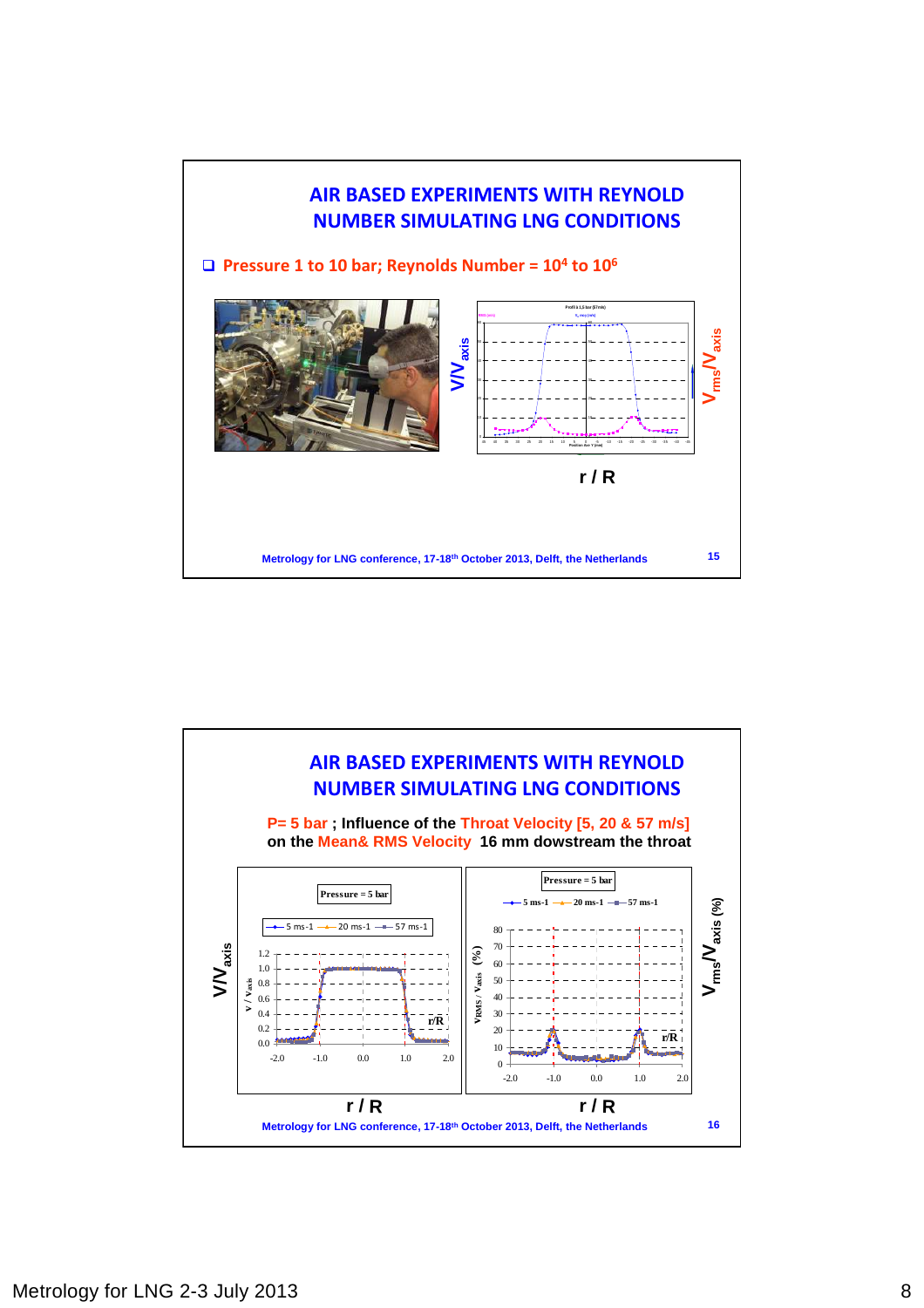

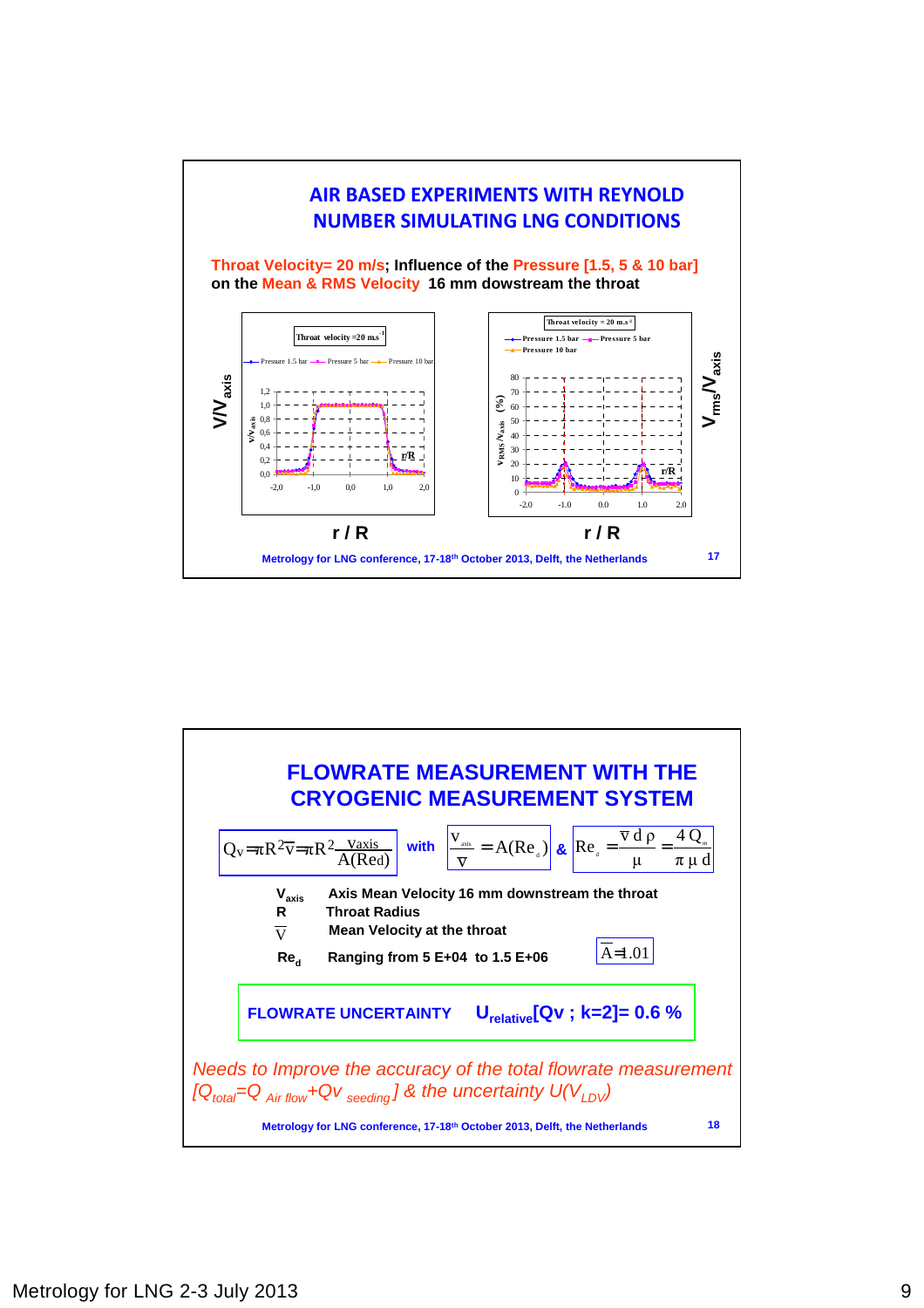